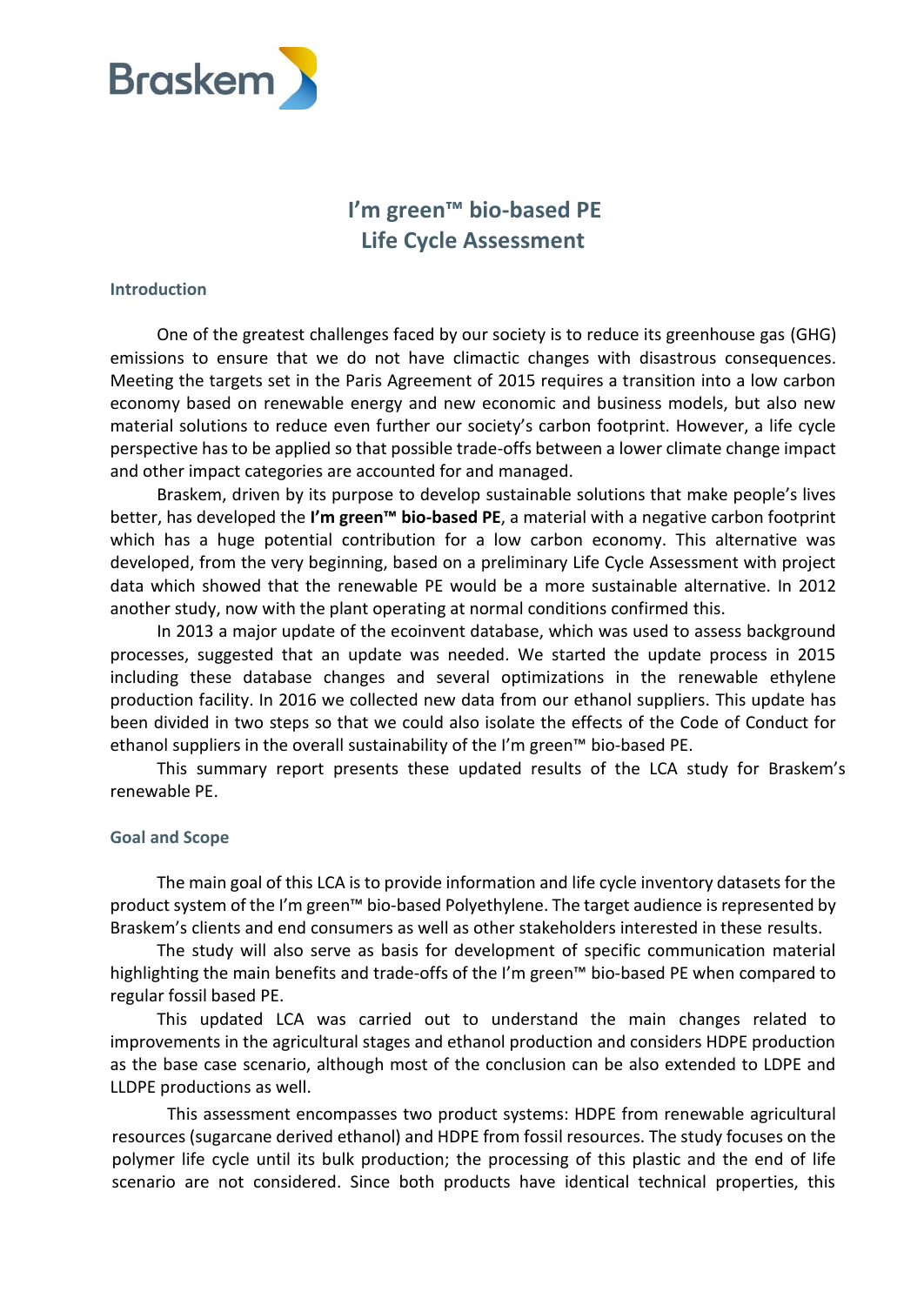

assumption does not compromise the quality of the assessment.

The product systems function has been expanded to include both the production of High Density Polyethylene (HDPE) and electricity so as to avoid allocation between these co-products as recommended by ISO 14044. The functional unit has been set to 1 kg of HDPE and 0.942 kWh of electricity, which is the average amount of electricity co-generated together with 1 kg of I'm green™ bio-based PE. Figure 1 shows a summary of these definitions.

| <b>HIGH DENSITY POLYETHYLENE PRODUCTION AND ELECTRICITY</b><br><b>GENERATION</b> |                                                                                                                                                                                                                                                                                   |  |  |  |
|----------------------------------------------------------------------------------|-----------------------------------------------------------------------------------------------------------------------------------------------------------------------------------------------------------------------------------------------------------------------------------|--|--|--|
| <b>FUNCTION</b>                                                                  | To produce High Density Polyethylene (slurry<br>polymerization) in Brazil, in the year of 2015,<br>from sugarcane or from petroleum derivatives,<br>under identical technical specifications for<br>processing. And to produce a supplemental<br>amount of electricity.           |  |  |  |
| <b>FUNCTIONAL UNIT</b>                                                           | To produce 1 kg of High Density Polyethylene<br>(slurry polymerization) in Brazil, in the year of<br>2015, from sugarcane or from petroleum<br>derivatives, under identical technical<br>specifications for processing. And to generate<br>0.942 kWh of supplemental electricity. |  |  |  |
| REFERENCE FLOW <sup>2</sup>                                                      | - 1 kg of Green HDPE (slurry polymerization) and<br>electricity generation from biomass burning<br>- 1 kg of Fossil HDPE (slurry polymerization) and<br>electricity generation from natural gas                                                                                   |  |  |  |

FIGURE 1. COMPARISON CHARACTERISTICS OF THE STUDY

#### **Descriptions of the Product Systems**

**I'm green™ bio-based PE** life cycle begins with sugarcane plantation, cultivation and harvesting. The sugarcane is then transported by trucks to the mills where it is crushed to produce both sugar and ethanol. The bagasse resulting from sugarcane crushing is used to produce steam which supplies the mill's need for heat and electricity. The surplus electricity is sold to the Brazilian integrated electrical system to supply the operational margin of this system.

The ethanol is then transported by rail (a small amount can also be delivered by truck) to the Braskem facilities in Triunfo, Brazil where it will be dehydrated to produce ethylene. This ethylene is then polymerized to produce the I'm green™ bio-based PE.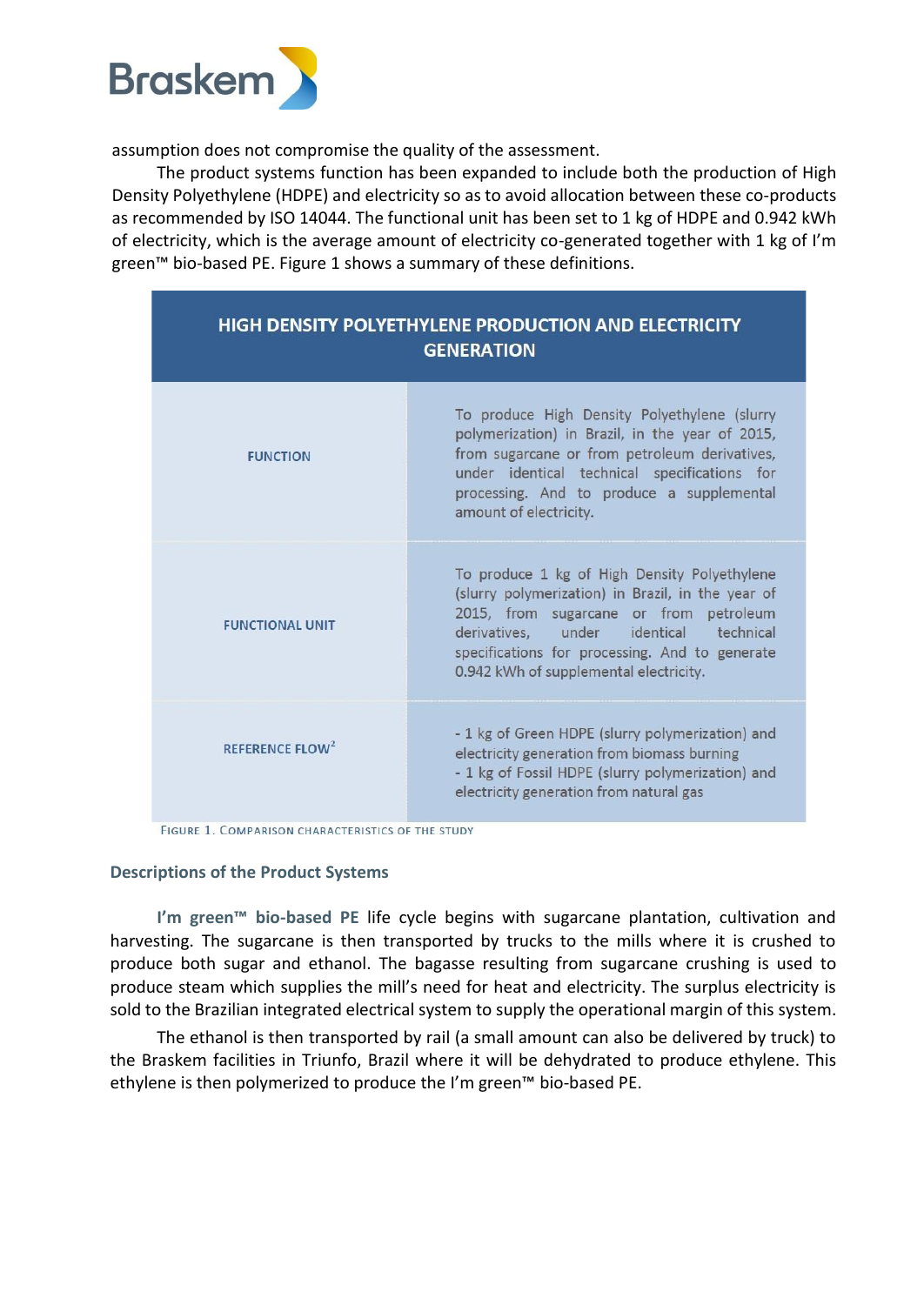

The **Fossil PE** life cycle begins with oil extraction and refining. Naphtha, which is one of the derivatives produced in the refineries, is transported by ducts to the petrochemical complexes where it will be cracked to produce ethylene and many co-products. The ethylene is then polymerized to produce PE. Since there is no surplus electricity generated in this system, it is assumed that the surplus electricity will be supplied by a thermoelectric power plant, making both product systems comparable.

## **Life Cycle Inventories**

|                                                                     | <b>Aspect</b>                       | <b>Data Source</b>                                                                        | <b>Base Year</b> | <b>Remarks</b>                                                                                      |
|---------------------------------------------------------------------|-------------------------------------|-------------------------------------------------------------------------------------------|------------------|-----------------------------------------------------------------------------------------------------|
| Raw material extraction<br>production<br>Ethylene<br>Polymerization | Sugarcane<br>Ethanol                | Braskem & ACV Brasil                                                                      | 2015-2016        | Primary data connected to<br>ecoinvent v3.1. Refer to<br>Appendix C - Description of data<br>used   |
|                                                                     | <b>Trash burning</b><br>emissions   | Braskem/E4Tech/L<br>CA Works based on<br>several sources<br>presented on<br>[Murphy 2013] | 2006-2009        | Secondary data connected to<br>ecoinvent v3.1. Refer to<br>Appendix C - Description of data<br>used |
|                                                                     | <b>Bagasse burning</b><br>emissions | Braskem & ACV<br><b>Brasil Based on</b><br>[Murphy 2013] for<br>data gaps                 | 2009-2016        | Primary and secondary data.<br>Refer to Appendix C -<br>Description of data used                    |
|                                                                     | Petroleum &<br>Naphtha              | ecoinvent v3.1<br>datasets                                                                | 1980-2003        | Secondary data from<br>ecoinvent v3.1. Refer to<br>Appendix C - Description of data<br>used         |
|                                                                     | Renewable Ethylene                  | Braskem & ACV Brasil                                                                      |                  |                                                                                                     |
|                                                                     | <b>Fossil Ethylene</b>              |                                                                                           | 2011-2015        | Primary data connected to<br>ecoinvent v3.1. Refer to                                               |
|                                                                     | Renewable HDPE                      | Braskem/E4Tech/LC                                                                         |                  | Appendix C - Description of data<br>used                                                            |
|                                                                     | <b>Fossil HDPE</b>                  | A Works/ACV Brasil<br>based on [Murphy<br>2013]                                           |                  |                                                                                                     |
| Table 1                                                             |                                     |                                                                                           |                  |                                                                                                     |

A summary of the data sources and reference year of the data used can be found in Table 1.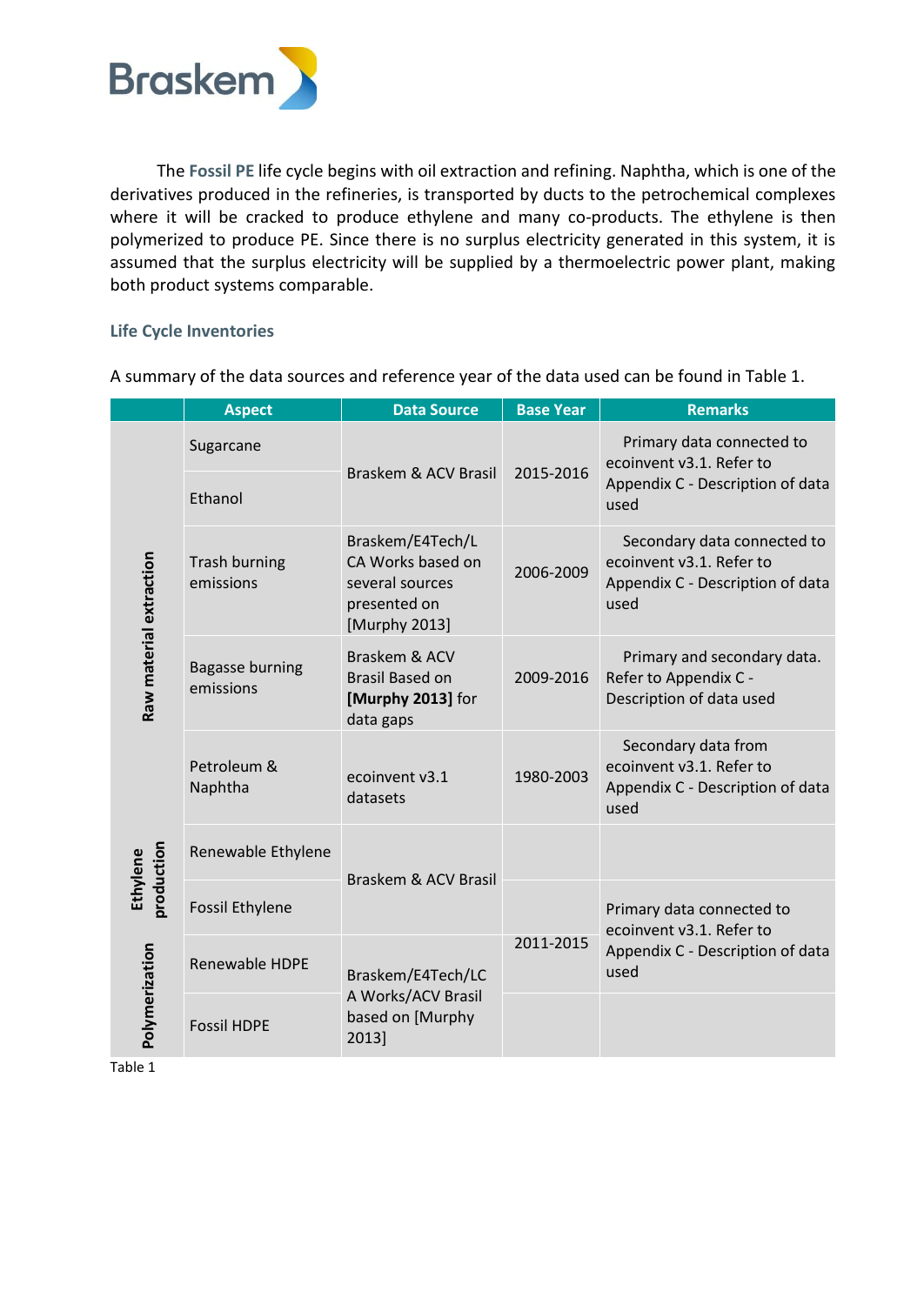

## **Main Assumptions**

- Soil carbon stocks variation were based on a previous study conducted by [e4Tech 2013] pointing to a  $CO<sub>2</sub>$  fixation for 1 kg of HDPE is around 1.35 g  $CO<sub>2</sub>/HDFE$  kg, value then used to reflect Land Use Change (LUC) impacts on Climate Change;
- Filter cake and vinasse were considered in the study, but as they are reinserted in the agricultural stage asfertilizers, these byproducts are not represented in the model. It was not possible to conclude from the original data if transports and further ancillary inputs were considered to make this reinsertion viable;
- Sugarcane bagasse burning emissions are modeled based on secondary data;
- The bioelectricity generated from bagasse is set to replace thermal electricity from the national grid;
- Data from ecoinvent v3.1 was adapted according to Brazilian conditions regarding electricity matrix and transport;
- For agricultural machinery and transport vehicles, only diesel (from ecoinvent v3.1) was considered, with its emissions.

The following limitations are highlighted:

- For situations in which Brazilian data is not available and bearing in mind the low level of national inventories, data from other countries with similar technology and energy mix are used;
- For any data gap in the product systems, Ecoinvent was used;
- The assessment is performed only on the product systems described; other aspects, like management or infrastructure of companies are not assessed;
- Long-term characterization factors are not present in the foreground level of the model, due to their high related uncertainty.
- The input of rain water is not included in the model.

## **Life Cycle Impact Assessment Method**

The LCIA method used in this study has been compiled by ACV Brasil together with ifeu (Institut für Energie- und Umweltforschung), a German consulting company in 2012 and has been kept up-to-date with few major interventions to keep the methods for each impact category consistent with the latest developments. This method covers: Abiotic Depletion, Climate Change, Acidification, Eutrophication, Ozone Depletion, Respiratory Inorganics, Photochemical Oxidation, Water Use, Land Use, Human Toxicity, Ecotoxicity and Cumulative Energy Demand.

This compilation is a mix of renowned methods like CML, USETox, ReCiPe and IPCC will be further referred to as Recommended Method.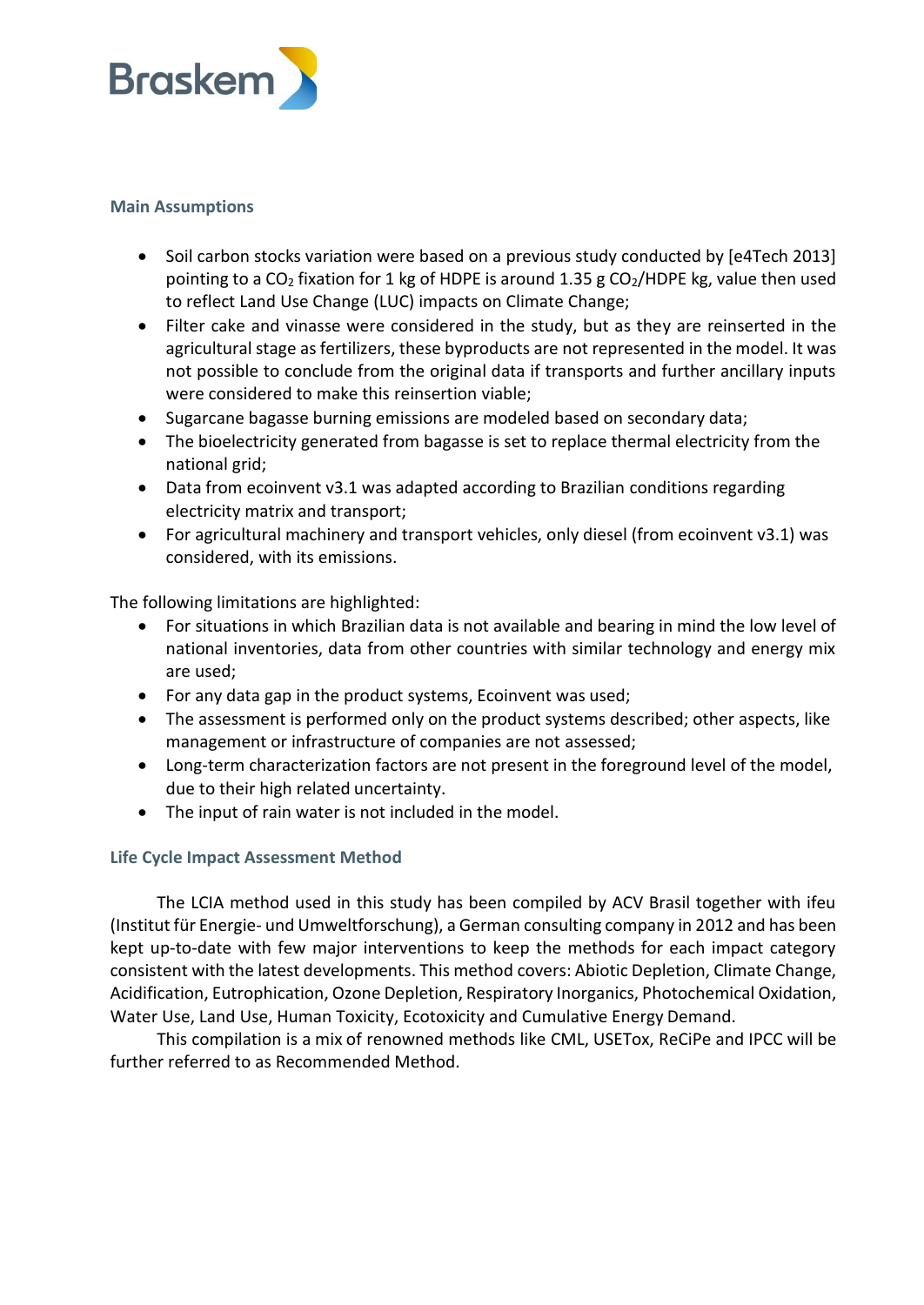

### **Results**

Table 2 shows the environmental profile for I'm green™ bio-based PE.

| <b>Impact category</b>               | <b>Unit</b>                 | <b>Renewable PE</b> |
|--------------------------------------|-----------------------------|---------------------|
| <b>Climate Change</b>                | $kg CO2$ eq                 | $-3.09E+00$         |
| <b>Ozone Depletion</b>               | kg CFC-11 eq                | 4.07 E-05           |
| <b>Respiratory Inorganics</b>        | kg PM2.5 eq                 | 1.64 E-03           |
| <b>Photochemical Ozone Formation</b> | $kgC2H4$ eq                 | 1.95 E-03           |
| Acidification                        | kg SO <sub>2</sub>          | 1.31 E-02           |
| Resource Depletion, water            | m <sub>3</sub>              | 4.91 E-02           |
| Land use                             | m <sub>2a</sub>             | 5.18 E+00           |
| <b>Resource Consumption</b>          | kg Sb eq                    | $-1.72E-03$         |
| Ecotoxicity                          | CTUe                        | 4.44 E-01           |
| Eutrophication                       | $kg$ PO <sub>4</sub> --- eq | 1.27 E-02           |
| <b>Human Toxicity</b>                | <b>CTUh</b>                 | 3.35 E-07           |
| <b>Cumulative Energy Demand</b>      | <b>MJ</b>                   | 2.27 E+00           |
| Table 2                              |                             |                     |

Figure 2 shows the relative impacts between I'm green™ bio-based PE and fossil HDPE.